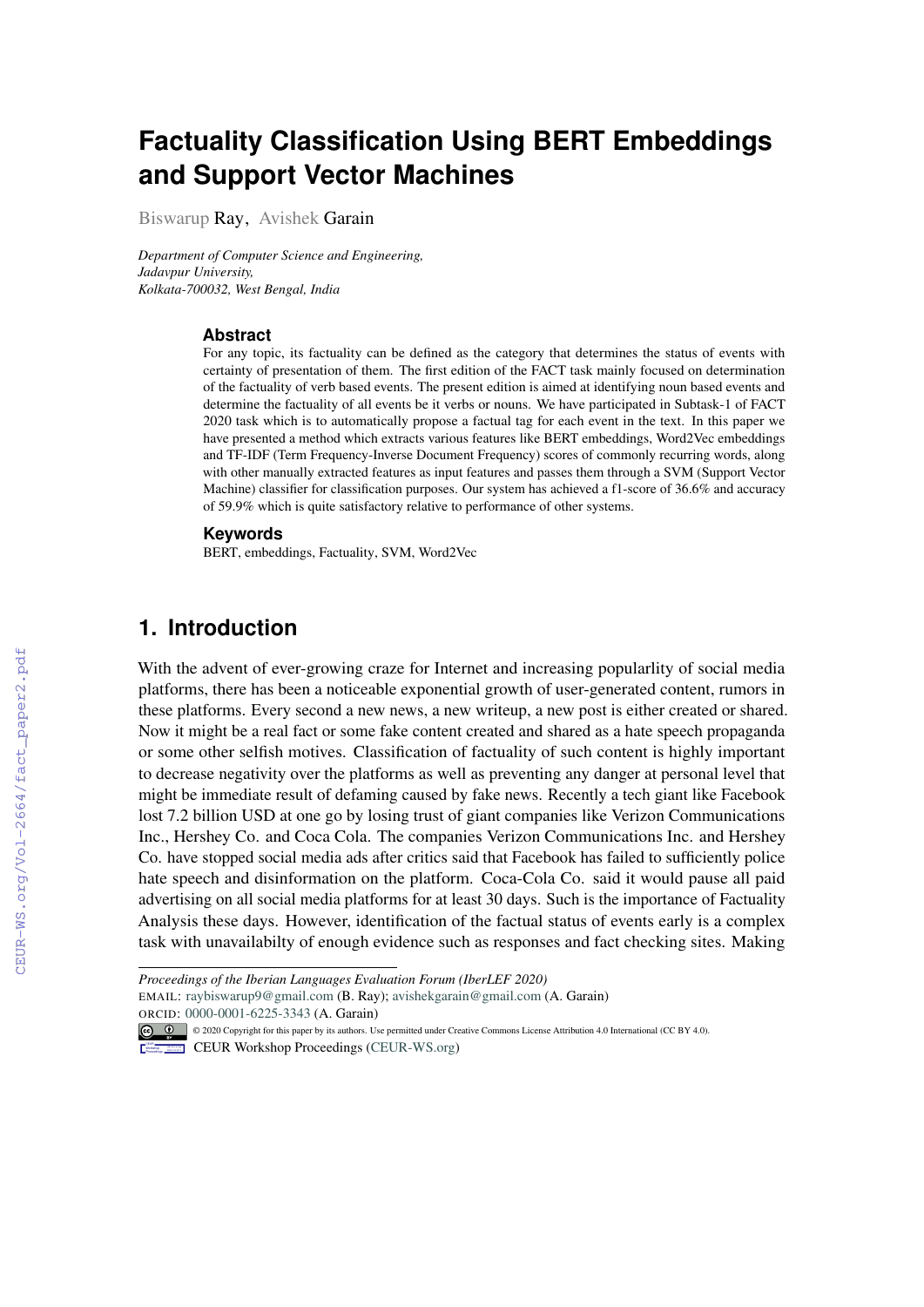the fact-verification pipeline is quite challenging, despite the recent progress in natural language processing, databases and information retrieval [\[1\]](#page-6-0). Many prior studies had begun by manual inspection of tweet messages in the training datasets to come up with an initial curated list of word features. It was found that these words could be categorized into meaningful groups which have been useful in identifying an author's certainty in journalism, detecting disagreement in online dialogue and determining veracity of rumors [\[2,](#page-6-1) [3,](#page-6-2) [4\]](#page-6-3) .

The verification of facts in this task, that is, the commitment of the source to the truth-value of the event is not in context of real word problems but is just assessed on basis of the way these facts are presented by the annotator. In view of this perspective, the task can be conceived as a core methodology for other tasks ranging from fake-news to fact-checking, paving way for future tasks like comparison of what is narrated in the text (fact tagging) to what is happening in the world (fact-checking and fake-news). Here, we have designed a system which extracts various word based features making use of BERT pretained vectors along with other manually extracted features as input features and classifies them into corresponding classes using a SVM (Support Vector Machine) classifier.

The rest of the paper has been organized as follows. Previous works related to this task have been briefly described in Section [2.](#page-1-0) Section [3](#page-2-0) describes the data on which the task was performed. The methodology followed is described in Section [4.](#page-2-1) This is followed by the results and concluding remarks in Section [5](#page-5-0) and [6](#page-5-1) respectively.

# <span id="page-1-0"></span>**2. Related Works**

In 2019, the FACT shared task (Factuality Annotation and Classification Task), was hosted by the First Iberian Languages Evaluation Forum (IberLEF) [\[5\]](#page-6-4). The corpus contained Spanish texts with more than 5,000 events classified as F (Fact), CF (Counterfact), U (Undefined). The corpus was divided in two subcorpora: the training corpus (80%), and the testing corpus (20%). Many teams participated and proposed different system designs for the task.

Premjith et al.[\[6\]](#page-6-5) proposed a system based on word embeddings using a Random Forest classifier. Since the data was unbalanced in nature, the implementation assigned a higher weight to the (CF) label to improve the prediction of the less frequent categories. The model obtained an accuracy of 72.1% and a Macro F1-score of 0.561 when tested.

Giudice [\[7\]](#page-6-6) proposed a system with a character-level convolutional recurrent neural network. It took advantage of tokenization to classify individual words within the text. Each word was represented as a fixed-size list of vectors. An event flag was added to indicate whether the word represented an event or not. In the final step a dense layer was applied to get, classification for each word among one of the three classes.The system obtained an accuracy of 63.5% and a Macro F1-score of 0.554 when tested.

For this task, Mao [\[8\]](#page-6-7) chose BERT-Base, multilingual cased model. The corpus was divided into two parts, Uruguayan texts and Spanish texts for the training task. The training and the prediction for the categories for each subcorpus was made separately for the two models. Finally, both outputs were combined in order to create the final result. The model obtained an accuracy of 62.2% and a Macro F1-score of 0.489 when tested.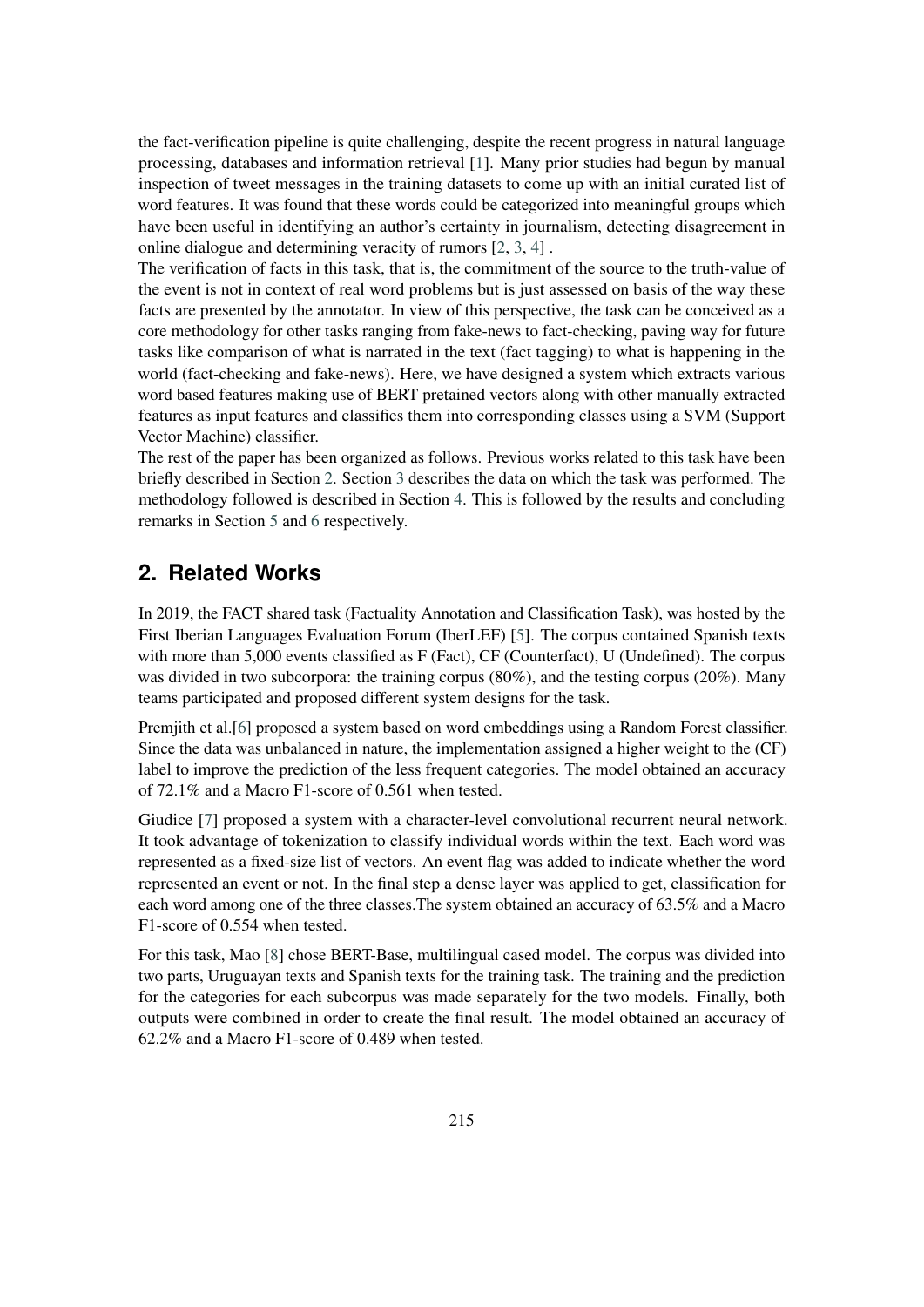Another team macro128 (Pastorini) utilized SentencePiece tokenizer in its pre-processing phase. Pre-trained BERT language model was used having one end layer classifying each token among the three possible categories. Since each and every words were not initially classified, each token was randomly assigned to a category.The model was initially trained without the classification layer, until convergence, for a maximum of 100 epochs. The entire model was then trained to converge for a maximum of 100 epochs using F1 measure for early stopping. The system obtained an accuracy of 57.9% and a Macro F1-score of 0.362 when tested.

#### <span id="page-2-0"></span>**3. Data**

The corpus that has been used for this task contains Spanish texts with approximately 6,300 events classified into respective categories of factuality. The texts belong to the journalistic register and most of them are from the political sections from Spanish and Uruguayan newspaper. The three possible categories established in the dataset are:

- Fact (F): current and past situations in the world that are presented as real.
- Counterfact (CF): current and past situations that the writer presents as not having happened.
- Undefined (U): Possibilities, future situations, predictions, hypothesis and other options.

<span id="page-2-2"></span>Words have been tagged with these factuality tags. All these words are related to some event and proper placement in the sentences converts the sentences into events. We have divided the dataset in the ratio 80:20 for training and validation purposes respectively. The distribution of data instances is given in Table [1.](#page-2-2)

| Label | Train | Validation |
|-------|-------|------------|
| F     | 2777  | 694        |
| CF    | 223   | 55         |
| H     | 1155  | 289        |
| A11   | 4155  | 1038       |

Table 1: Distribution of the labels in dataset

### <span id="page-2-1"></span>**4. Methodology**

For FACT Task, our method is based on a SVM classifier with BERT embeddings, Word2Vec embeddings and TF-IDF (Term Frequency-Inverse Document Frequency) of commonly recurring words as input features. The system architecture for the proposed method is represented in Fig[.1](#page-3-0)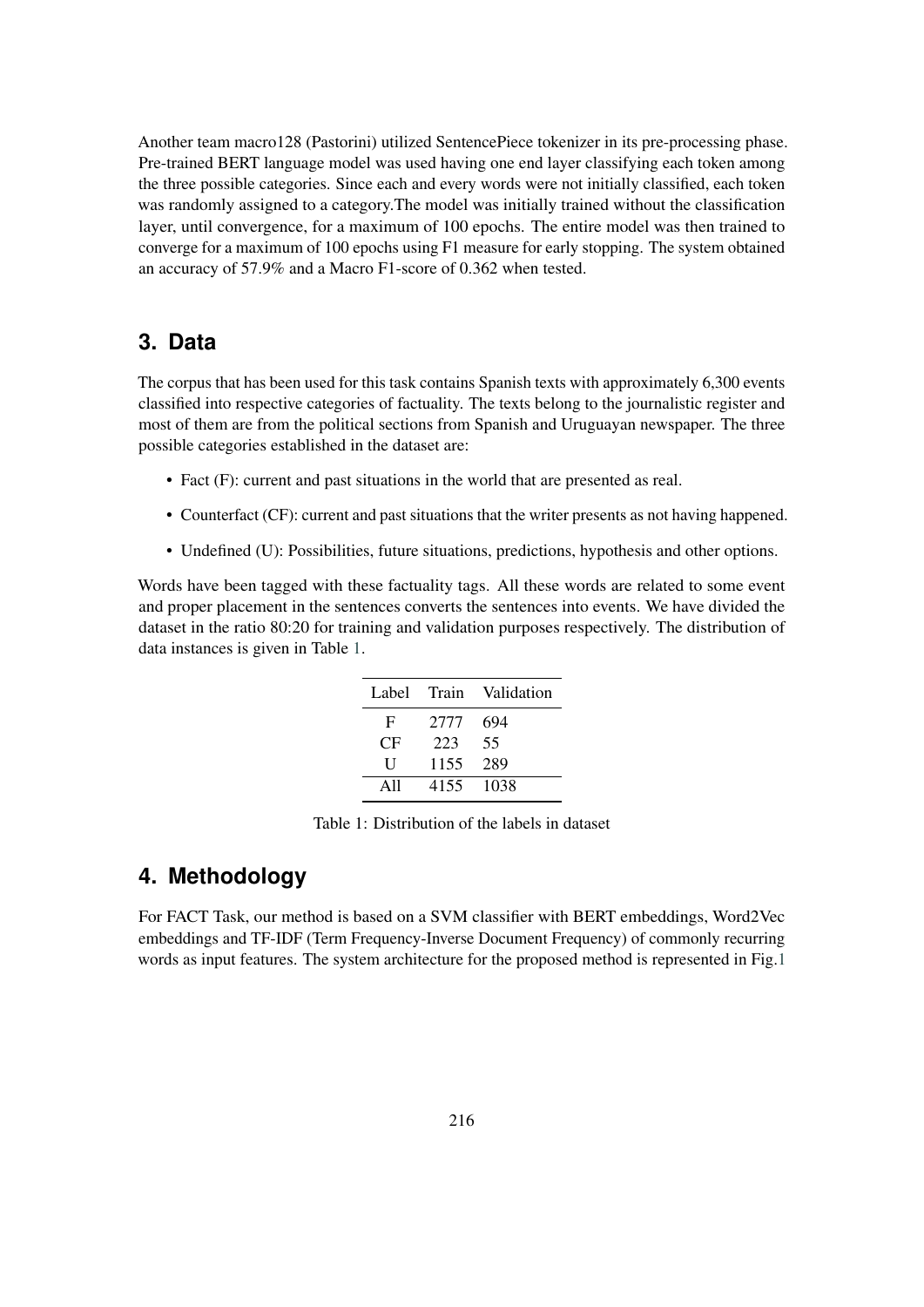

<span id="page-3-0"></span>Figure 1: The architecture for the proposed method for the factuality classification task.

#### **4.1. Feature Extraction**

For the BERT [\[9\]](#page-6-8) embeddings firstly, for a given sentence, first token representation is obtained from the pre-trained BERT model using the help of a WordPiece model (cased). The pre-trained BERT models are pre-trained on large corpus (Wikipedia + BookCorpus). In FACT, we utilised a BERT-Base, multilingual cased model as: First, multilingual model are much better than English-only models for Spanish documents in FACT as the strictly-English models split tokens unavailable in its vocabulary into sub-tokens, which affects the accuracy of the classification task. Also BERT-Large generally outperforms BERT-Base in NLP tasks in English language, BERT-Large versions of multilingual models haven't been published yet.The tokens are indexed and alongwith their segment ids are fed to a BERT model as torch tensors which are termed as the input embeddings. The output given by the final hidden layer has four dimensions, in the order of:

• The number of the layer (13 layers). The first element is the input embeddings, the rest are the outputs of each of BERT's 12 layers.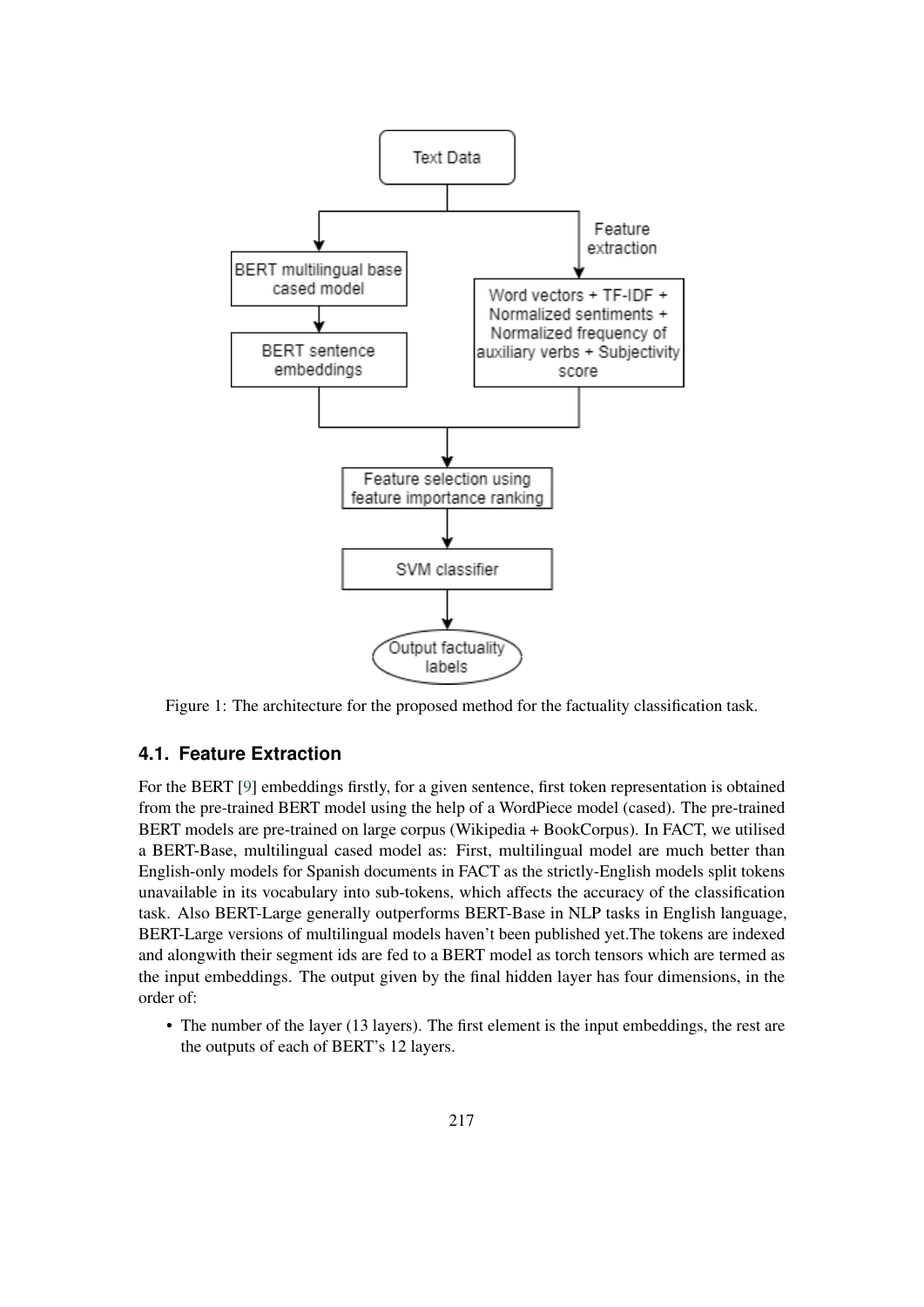- Batch number (number of sentences)
- Word / token number (number of tokens in the sentence)
- Feature number (768 features)

The batch dimension is not needed hence it is removed. The output is then permuted into the desired dimension of [tokens, layers, features]. To get a single vector for an entire sentence a simple approach is used by averaging the second to last hidden layer of each token producing a single vector of length 768. The value of these vectors are contextually dependent.

An example of input embeddings for a particular sentence to find the BERT embeddings from the BERT model is shown in Fig[.2](#page-4-0)



<span id="page-4-0"></span>Figure 2: An example containing for a set of input tokens with positional, segment, transformer embedding.

The vector representation of each of the word is produced using the Gensim module. The vectors of each word are the context in which the words appear (Word2Vec). Each of the texts is also converted into numerical vectors using the word vectors produced. Thus, we train the Doc2Vec model by feeding in our text data. By applying this model on the texts, we get the representation vectors.

The manually extracted features thus added to the model for classification apart from the BERT embeddings are:

- 1. The vector representations obtained using Word2Vec.
- 2. The TF-IDF for the words that frequently occur in the text are also added to the feature list. The TF computes the number of times a word recurs in the dataset, and IDF computes the relative importance of the word which depends on how many times the word can be found, and are added as features to filter and reduce the size of the final output.
- 3. Normalized counts of words with positive sentiment, negative sentiment and neutral sentiment in Spanish by dividing with word count of the corresponding sentence. [\[10\]](#page-6-9)
- 4. Normalized Frequency of auxiliary verbs like "es", "estaba", "son", "fueron" by dividing by word count of the sentence.
- 5. Subjectivity score of the text (calculated using predefined libraries). [\[11\]](#page-6-10)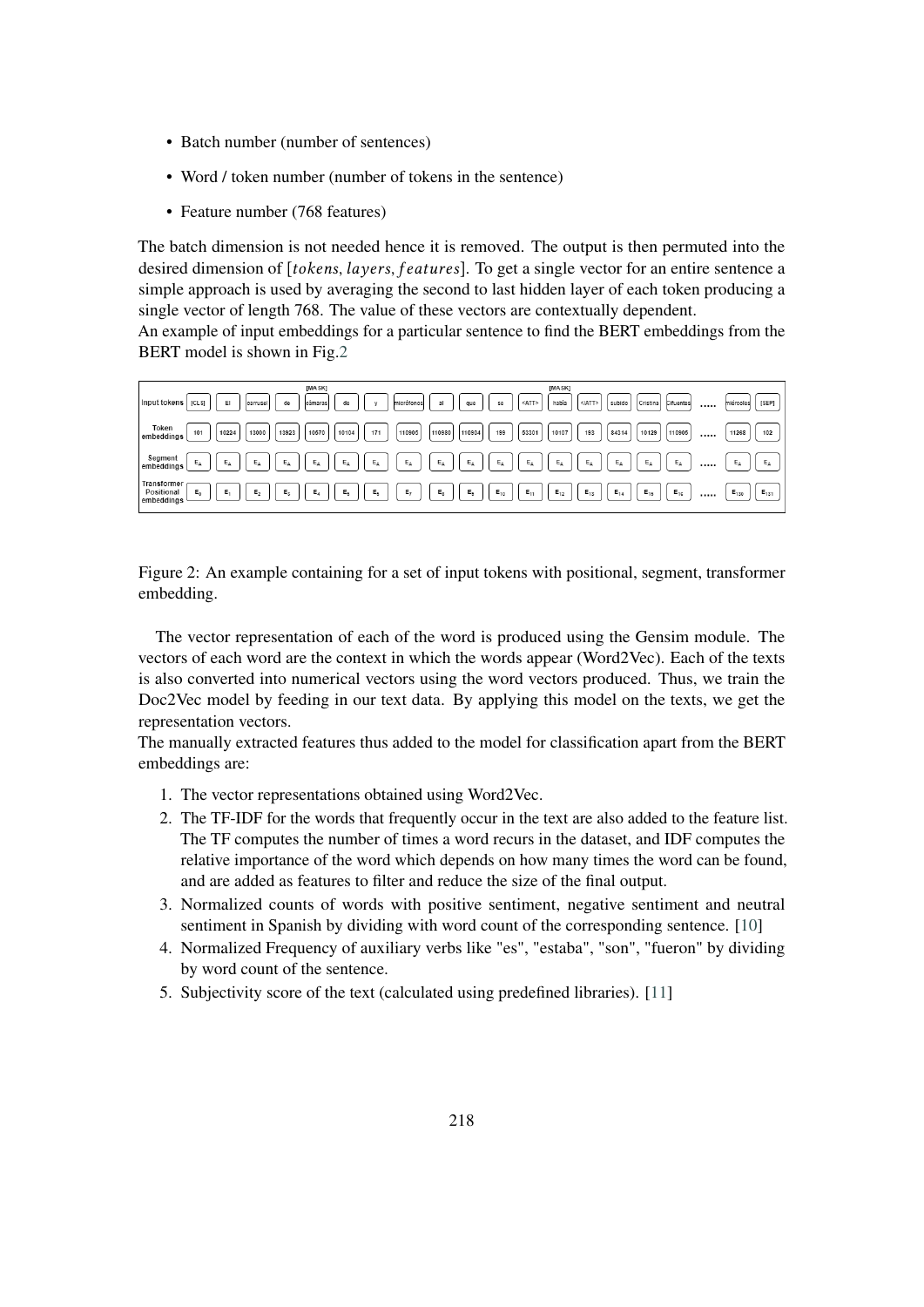#### **4.2. Classification**

For the classification task the features extracted through the various above mentioned processes are selected by using the feature importance rankings for each feature. To train the SVM (Support Vector Machine) with a linear kernel [\[12\]](#page-6-11) model the categorical labels present for the data were label encoded into numerical values. The numerical labels along with the selected features were used to train the SVM model. As done in the work [\[13\]](#page-6-12), class weights were assigned to the SVM model as the dataset is unbalanced and contains a very low quantity of texts having the Counterfact (CF) label.

### <span id="page-5-0"></span>**5. Results**

The FACT corpus contains Spanish texts with approximately 6,300 events classified into respective categories of F (Fact), CF (Counterfact), and U (Undefined).

In FACT, the performance is measured against the evaluation corpus using the Macro-F1( $\%$ ). Macro-Precision(%), Macro-Recall(%), Accuracy(%) and Global accuracy metrics. Macro-F1 is the most important measure for this task. We have presented the results for the unknown test set in Table[.2.](#page-5-2) As shown in Table[.2](#page-5-2) our proposed method outperformed the FACT baseline in all of the metrics: Macro-F1(%), Macro-Precision(%), Macro-Recall(%), Accuracy(%) and Global accuracy. Using class weights is one of the main reason for the better performance as it ensures lesser misclassification of the label CF present in much lesser quantity than other labels. Also using various features and implementing feature selection for the classification task ensures better performance.

<span id="page-5-2"></span>

| Model         |      | Macro-F1(%) Macro-Precision(%) Macro-Recall(%) Accuracy(%) |      |       |
|---------------|------|------------------------------------------------------------|------|-------|
| Our model     | 36.6 | 35.7                                                       | 39.4 | -59 9 |
| FACT baseline | 24.6 | 25.4                                                       | 25.1 | 52.4  |

Table 2: Result Metrics of our system for Subtask-1

However the lower performance of the proposed method may be due to the poor performance of the SVM model as word vectors may be highly non-linearly separable. Also even with class weights the lower number of instances in the CF class in the training data is a reason for misclassification.

### <span id="page-5-1"></span>**6. Conclusion**

We have presented our system that we have used for participating in the FACT: Factuality Analysis and Classification Task in IberLEF 2020. Considering previous approaches, our approach is a comparatively different approach in terms of architecture as well as methodology of feature extraction. It is a generalized and versatile framework and has showed satisfactory performance among all participating systems during the FACT 2020 evaluations. In future works, we will use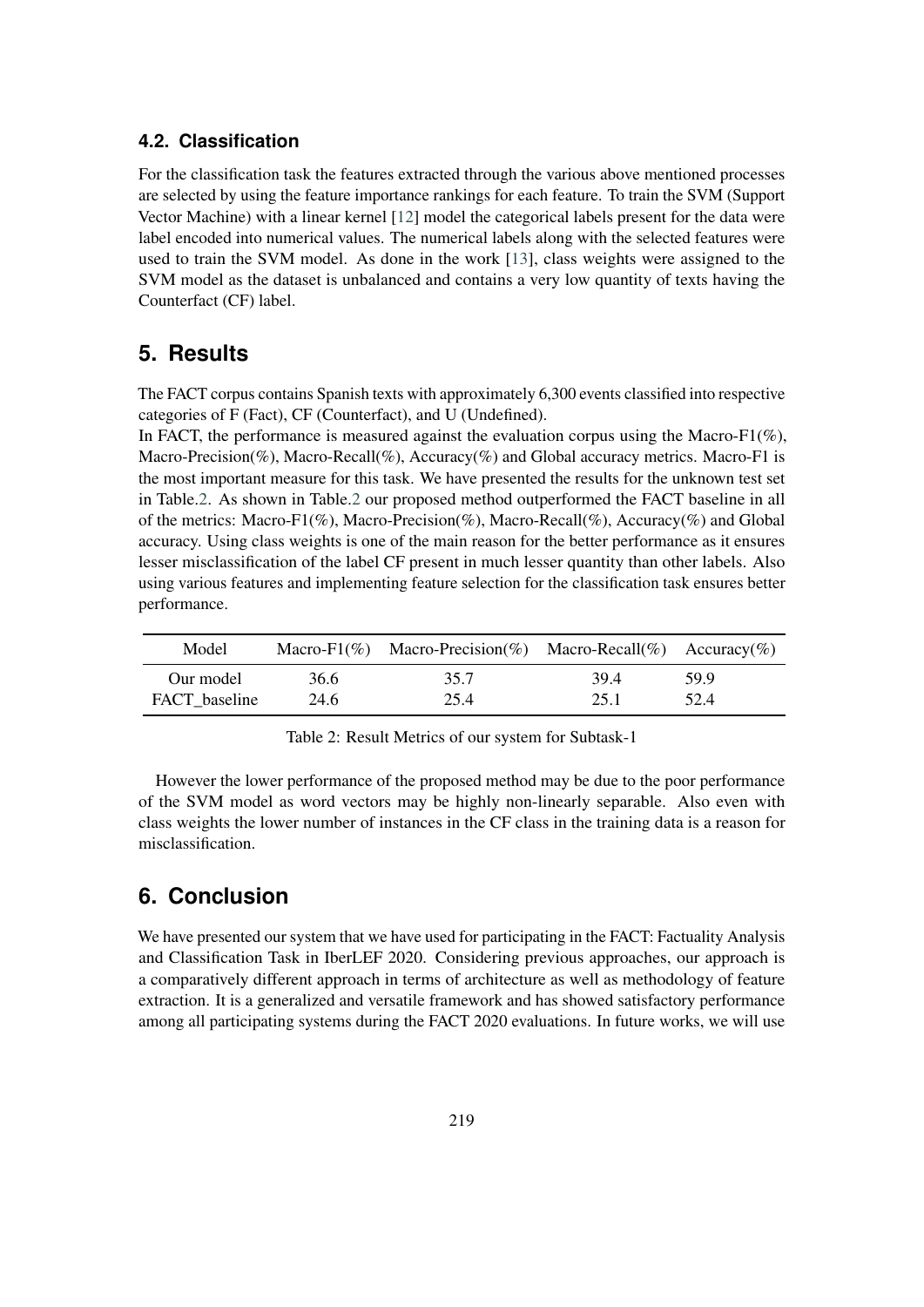an ensemble of different classification models to increase the performance and we will explore some practical applications such as fake news detection, etc.

#### **References**

- <span id="page-6-0"></span>[1] A. Vlachos, S. Riedel, Fact checking: Task definition and dataset construction, in: Proceedings of the ACL 2014 Workshop on Language Technologies and Computational Social Science, 2014, pp. 18–22.
- <span id="page-6-1"></span>[2] A. Misra, M. Walker, Topic independent identification of agreement and disagreement in social media dialogue, arXiv preprint arXiv:1709.00661 (2017).
- <span id="page-6-2"></span>[3] U. D. Reichel, P. Lendvai, Veracity computing from lexical cues and perceived certainty trends, arXiv preprint arXiv:1611.02590 (2016).
- <span id="page-6-3"></span>[4] S. Soni, T. Mitra, E. Gilbert, J. Eisenstein, Modeling factuality judgments in social media text, in: Proceedings of the 52nd Annual Meeting of the Association for Computational Linguistics (Volume 2: Short Papers), 2014, pp. 415–420.
- <span id="page-6-4"></span>[5] A. Rosa, I. Castellón, L. Chiruzzo, H. Curell, M. Etcheverry, A. Fernández, G. Vázquez, D. Wonsever, Overview of fact at iberlef 2019: Factuality analysis and classification task, 2019.
- <span id="page-6-5"></span>[6] B. Premjith, K. P. Soman, P. Poornachandran, Amrita\_cen@fact: Factuality identification in spanish text, in: IberLEF@SEPLN, 2019.
- <span id="page-6-6"></span>[7] V. Giudice, Aspie96 at fact (iberlef 2019): Factuality classification in spanish texts with character-level convolutional rnn and tokenization, in: IberLEF@SEPLN, 2019.
- <span id="page-6-7"></span>[8] J. Mao, W. Liu, Factuality classification using the pre-trained language representation model bert, in: IberLEF@SEPLN, 2019.
- <span id="page-6-8"></span>[9] J. Devlin, M.-W. Chang, K. Lee, K. Toutanova, Bert: Pre-training of deep bidirectional transformers for language understanding, 2018. [arXiv:1810.04805](http://arxiv.org/abs/1810.04805).
- <span id="page-6-9"></span>[10] A. Garain, S. K. Mahata, Sentiment analysis at sepln (tass)-2019: Sentiment analysis at tweet level using deep learning (2019).
- <span id="page-6-10"></span>[11] A. Garain, Humor analysis based on human annotation (haha)-2019: Humor analysis at tweet level using deep learning (2019).
- <span id="page-6-11"></span>[12] C. Cortes, V. Vapnik, Support-vector networks, Machine Learning 20 (1995) 273–297. URL: [https://doi.org/10.1007/BF00994018.](https://doi.org/10.1007/BF00994018) doi:[10.1007/BF00994018](http://dx.doi.org/10.1007/BF00994018).
- <span id="page-6-12"></span>[13] A. Garain, A. Basu, The titans at semeval-2019 task 5: Detection of hate speech against immigrants and women in twitter, in: Proceedings of the 13th International Workshop on Semantic Evaluation, 2019, pp. 494–497.
- [14] A. Rosá, L. Alonso, I. Castellón, L. Chiruzzo, H. Curell, A. Fernández, S. Góngora, M. Malcuori, G. Vázquez, D. Wonsever, Overview of fact at iberlef 2020: Events detection and classification (2020).
- [15] J. Mao, W. Liu, Factuality classification using the pre-trained language representation model bert., in: IberLEF@ SEPLN, 2019, pp. 126–131.
- [16] A. Garain, A. Basu, The titans at semeval-2019 task 6: Offensive language identification, categorization and target identification, in: Proceedings of the 13th International Workshop on Semantic Evaluation, 2019, pp. 759–762.